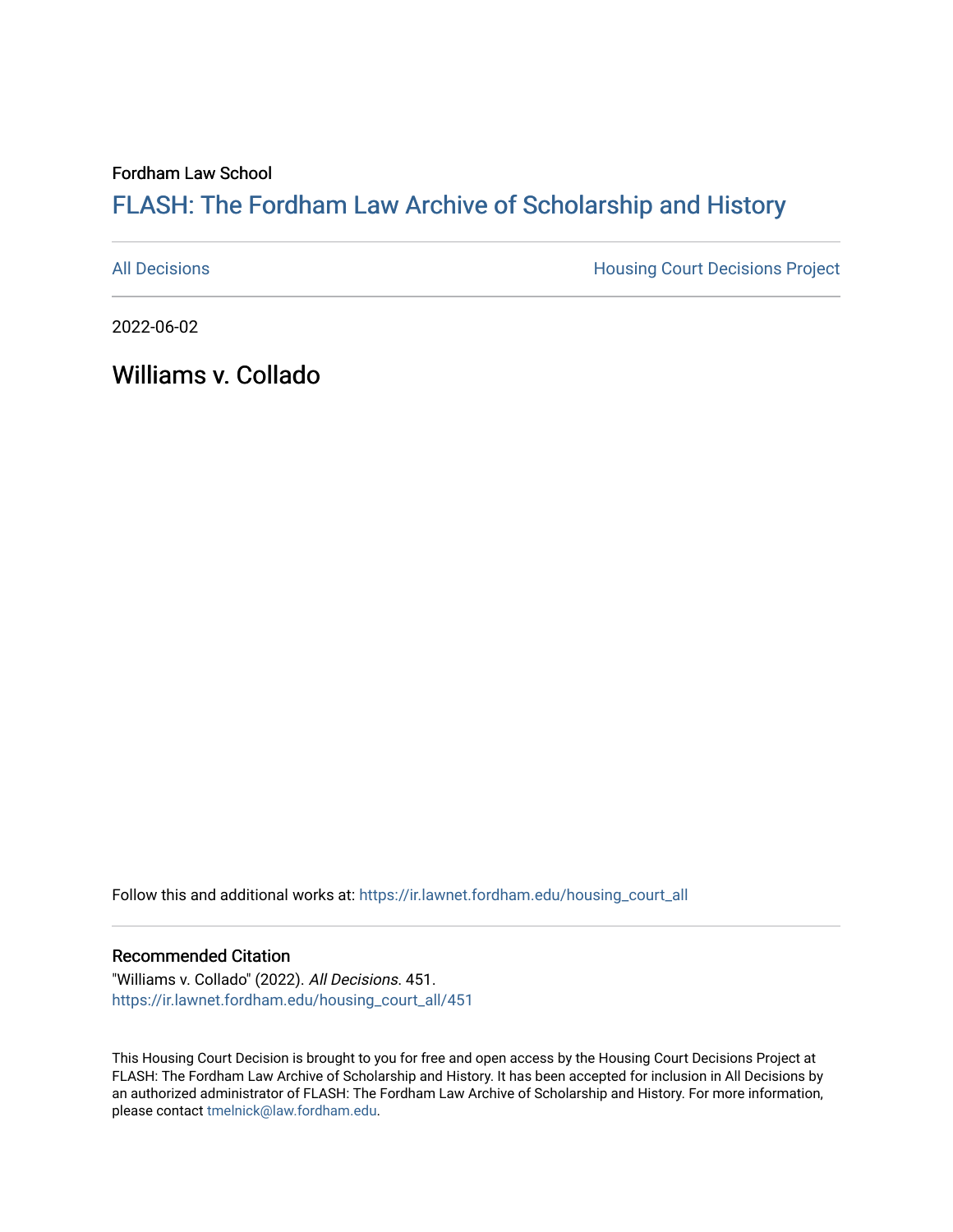**!FILED: KINGS CIVIL COURT - L&T 06/02/2022 05:** 09 pMJDEX NO. LT-050134-22/KI [HO] NYSCEF DOC . NO. 13 RECEIVED NYSCEF: 06/02/2022

## CIVIL COURT OF THE CITY OF NEW YORK COUNTY OF KINGS: HOUSING PART T

-----------------------------------------------------------------------)(

AL THEA WILLIAMS

Index No.: 50134/2022

Petitioner,

-against-

Motion Seq. 3 OSC Seg. 2 **DECISION/ ORDER** 

KELLY COLLADO

Respondent.

-----------------------------------------------------------------------)(

Present:

Hon. ELIZABETH DONOGHUE Judge, Housing Court

Recitation, as required by CPLR § 2219(a), of the papers considered in the review of petitioner's order to show cause to vacate the ERAP stay, and respondent's cross motion for dismissal pursuant to CPLR 3211(a)(1) or leave to interpose an answer:

| <b>PAPERS</b>                               | <b>NUMBERED</b> |
|---------------------------------------------|-----------------|
|                                             |                 |
| Notice of Cross-Motion & Affidavits Annexed |                 |
|                                             |                 |
|                                             |                 |
|                                             |                 |
|                                             |                 |

Upon the foregoing cited papers, the Decision/Order on petitioner's motion to vacate the ERAP stay and respondent's cross-motion for dismissal/ leave to interpose an answer:

Petitioner, pro-se, commenced the within holdover proceeding on February 24, 2022. The case was first calendared in the Intake Part on March 22, 2022. On March 22, 2022 petitioner filed an order to show cause, sequence 1, for a final judgment and warrant that was returnable in Part T on March 30, 2022. On March 30 the court was given information about respondent's ERAP application, and petitioner's order to show cause, and the case were stayed. That same day, March 30, 2022 petitioner filed another order to show cause, sequence 2, seeking to vacate the ERAP stay. In her affidavit in support of the order to show cause petitioner states that the tenant is a nuisance and that she does not need the back payments and that she does not want the ERAP money. Petitioner's order to